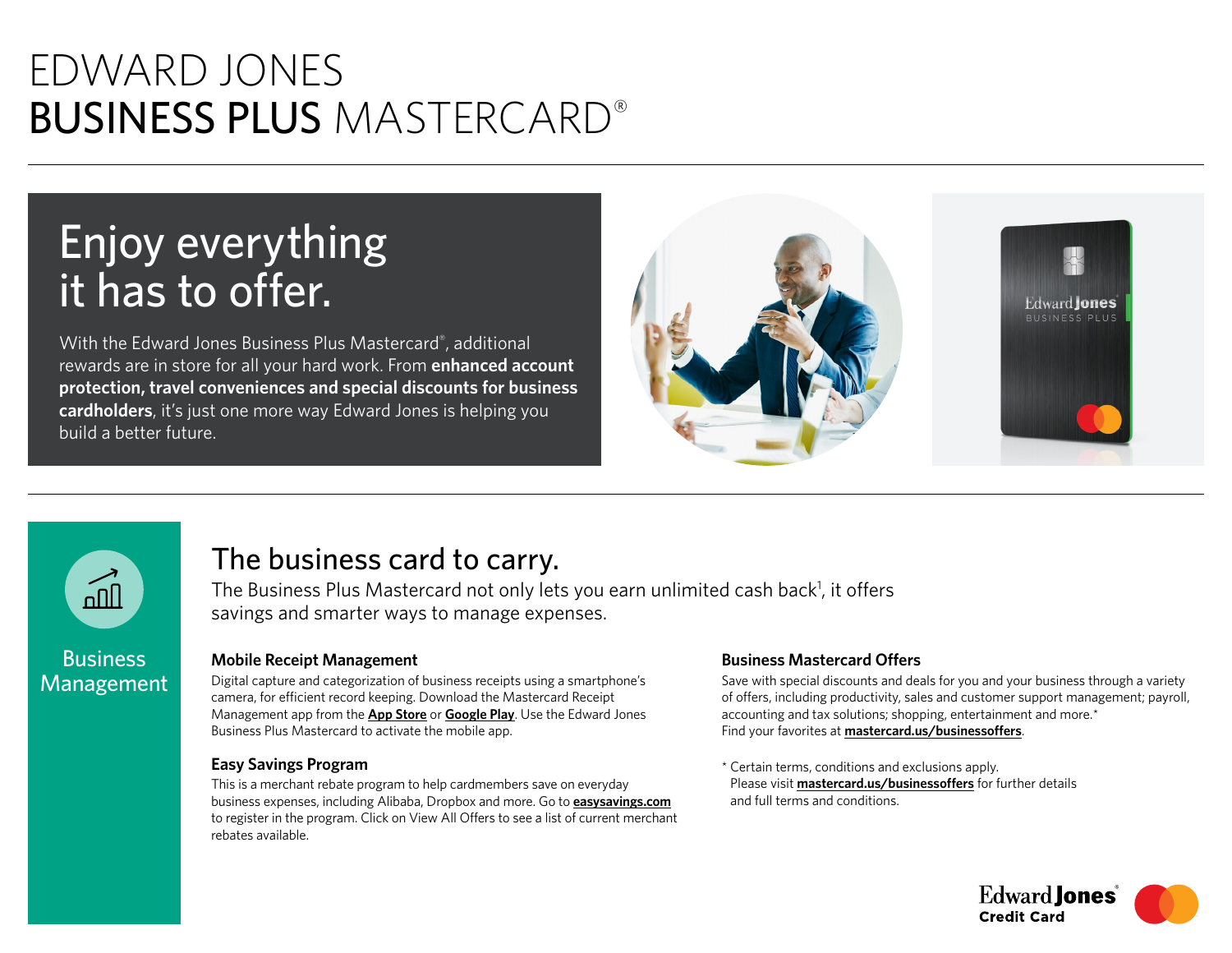# **Edward Jones Business Plus Mastercard**® Benefits and How to Redeem



**Protection** for Your **Security** 

### Peace of mind.

Assistance, assurance and security are added protection benefits of the Business Plus Mastercard.

### **Enhanced ID Theft Protection**

Provides cardholders with ID Theft Resolution Services and Alerts by monitoring the surface, dark and deep web. Services provided are on a 24-hour basis and include lost wallet assistance, single bureau credit monitoring, financial account takeover, URL and domain monitoring, 365 days a year. In order to receive these services, you must enroll at **[mastercardus.idprotectiononline.com/](https://mastercardus.idprotectiononline.com/)**. No monetary reimbursement is associated with this benefit. Call 1-800-Mastercard (1-800-627-8372) if you believe you have been a victim of Identity Theft.

### **Zero Fraud Liability**

Zero fraud liability for unauthorized transactions. Cardmembers must notify Elan Financial Services promptly of any unauthorized use (call the number on the back of your card). Certain conditions and limitations may apply. Visit **[mastercard.us/zeroliability](https://www.mastercard.us/zeroliability)** for more information.

### **Mastercard Global Emergency Services**

Provides 24/7 customer assistance with lost and stolen card reporting, emergency card replacement, emergency cash advance, locating ATMs, as well as help with account-related questions. In the United States and Canada call 1-800-Mastercard (1-800-627-8372). For country-specific toll-free telephone numbers, visit **[mastercard.com](https://www.mastercard.com/)** or call the United States collect at 1-636-722-7111.

### **Free Spend Analysis Tool**

This free online tool can help you track expenses. Go to **[edwardjonescreditcard.com/login](https://www.edwardjonescreditcard.com/login) > Services > Information > Spend Analysis** to generate your spend analysis report.

### **Free Credit Score2 by TransUnion®**

Easily track your credit score to stay informed! Access your free credit score through TransUnion and take advantage of other resources that can help you plan for your financial goals. Visit **[edwardjonescreditcard.com/login](https://www.edwardjonescreditcard.com/login) > Services > Information > Free Credit Score** to sign up.

### **Extended Warranty**

Doubles the original manufacturer's (or store brand) warranty up to a maximum of 12 months on most items you purchase with your card. Call 1-800-Mastercard (1-800-627-8372). You must report a claim within 60 days of the failure or the claim may not be honored.

### **Purchase Assurance**

Provides coverage for most new items purchased with the eligible card that are damaged or stolen within 90 days of the date of purchase, up to \$1,000 per claim. Visit **[mycardbenefits.com](https://www.mycardbenefits.com/)** or call 1-800-Mastercard (1-800-627-8372) to open a claim. You must report the claim within 60 days of the loss or the claim may not be honored.



### Travel is back.

It's time to start traveling again. You'll be ready with these exclusive benefits from your Business Plus Mastercard.

### **Travel**

### **No Foreign Transaction [Fees](https://apply.edwardjonescreditcard.com/oad/terms.controller?locationCode=9681&offerId=WWBHV77QDW)3**

Edward Jones Business Plus cardmembers pay no foreign transaction fees when making purchases or getting ATM advances outside the U.S.

### **Extra Bonus & Savings**

All cardmembers earn 4 Bonus Loyalty Points® above their regular earning on prepaid hotel and car rentals booked directly through the Edward Jones Travel Rewards Center! To make reservations, visit **[edwardjonescreditcard.com/login](https://www.edwardjonescreditcard.com/login) > Rewards > Link to Rewards > Travel**.

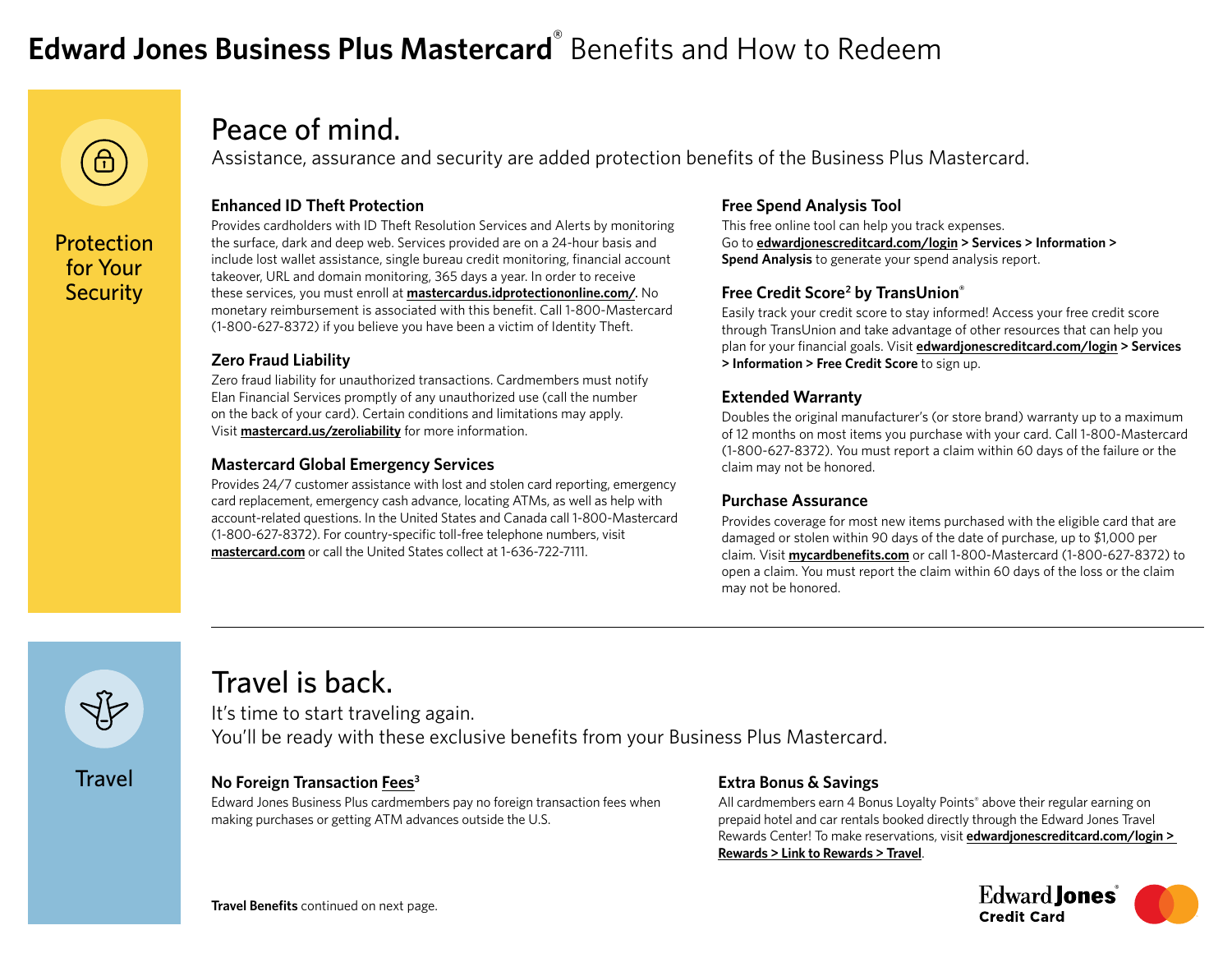# **Edward Jones Business Plus Mastercard**® Benefits and How to Redeem



**Travel Benefits** continued

### **Mastercard Airport Concierge (Discount)4**

Enjoy a 15% savings on Airport Meet and Greet services. Arrange for a personal, dedicated Meet and Greet agent to escort you through the airport on departure, arrival or any connecting flights at over 700 destinations worldwide, 24/7/365. There are also certain airports where customers can be expedited through the security and/or immigration process. To reserve services, visit **[mastercard.globalairportconcierge.com](https://mastercard.globalairportconcierge.com/)**.

#### **Travel Accident Insurance with Trip Cancellation**

Provides accidental death and dismemberment insurance for accidents that occur aboard a Common Carrier when tickets are purchased with an eligible card. Coverage is available up to \$200,000. Protects the cardholder against non-refundable payments and deposits if a trip is interrupted or discontinued for covered reasons. Coverage is available up to \$1,500 per incident. Cardmembers can call 855-307-9247 for questions or to file a claim.

### MasterAssist<sup>5</sup>

Arranges emergency roadside assistance and provides pre-trip destination information such as visa/passport requirements, immunization, and help with lost/stolen travel documents and luggage. Also provided are referrals to a network of physicians, arranging hospital transfers, and referrals to attorneys, local embassies and consulates. This benefit is designed to assist you or your travel companions when you're traveling 50 miles or more from home. For services, call 1-800-Mastercard (1-800-627-8372).

#### **MasterRental Insurance**

Coverage for physical damage and theft to most rental vehicles with an MSRP that does not exceed \$50k when you rent a vehicle for 31 consecutive days or less. The cardholder must pay for the entire rental transaction with the eligible Mastercard card and decline the Collision Damage/Loss Damage Waiver coverage offered by the rental car company. Coverage is in excess of any other applicable insurance. Visit **[mycardbenefits.com](https://www.mycardbenefits.com/)** or call 1-800-Mastercard (1-800-627-8372) to open a claim (within 60 days of the loss).



& Value

### Experience the extraordinary.

Access exceptional experiences with the Business Plus Mastercard.

### **Mastercard Golf Privileges4**

Provides discounted access to golf courses, complimentary grounds passes for PGA Tournaments, and access to domestic and international golf travel packages. Learn about Priceless Golf packages and exclusive golf offers at **[priceless.com/golf](https://www.priceless.com/golf)** or call 1-866-805-3300.

### **Priceless® Cities Offers & Experiences4**

Priceless Cities is a program available exclusively to Mastercard cardmembers and provides access to unforgettable experiences in the cities where they live and travel. Learn more at **[priceless.com](https://www.priceless.com/)**.